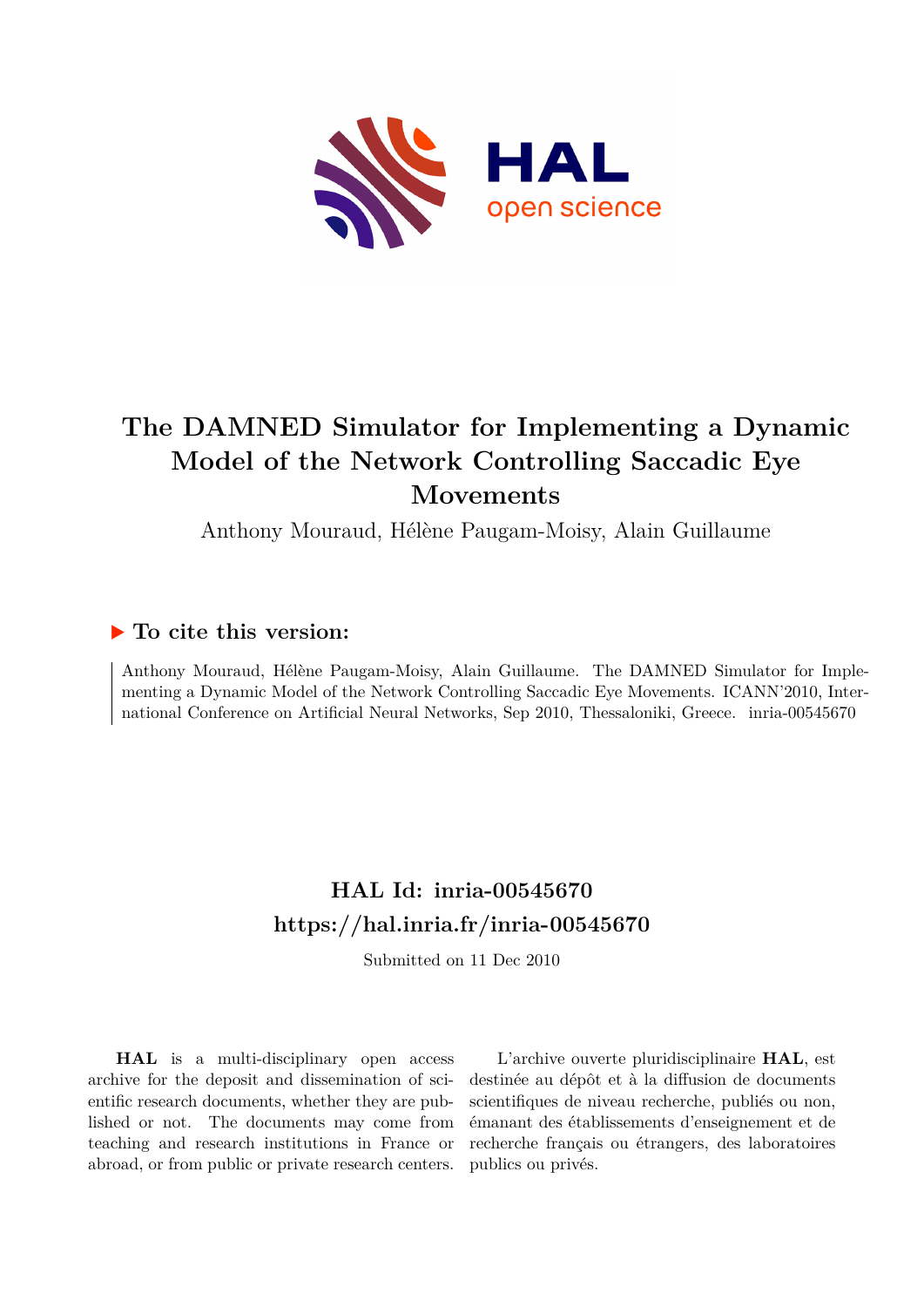# The DAMNED Simulator for Implementing a Dynamic Model of the Network Controlling Saccadic Eye Movements

Anthony Mouraud<sup>1,3</sup>, Alain Guillaume<sup>2,3</sup>, and Hélène Paugam-Moisy<sup>1,4</sup>

<sup>1</sup> LIRIS, UMR CNRS 5205, Université de Lyon, F-69676 Bron, France <sup>2</sup> LNC, UMR CNRS 6155, Université de Provence, F-13331 Marseille, France 3 Fac. Sc. Sport, Université de la Méditerranée, F-13288 Marseille, France 4 INRIA-Saclay, LRI, Université Paris Sud 11, F-91405 Orsay, France, anthony.mouraud@gmail.com, alain.quillaume@univmed.fr, helene. paugam-moisy@univ-lyon2.fr

Abstract. The DAMNED simulator is a Distributed And Multithreaded Neural Event-Driven framework designed for implementing Spiking Neuron Networks (SNNs). This paper shows the power of DAMNED for simulating the temporal dynamics of a biologically inspired model of the system controlling saccadic eye movements. A fundamental neural structure for the saccade generation is the Superior Colliculus (SC). The proposed model relies on two pathways leaving this structure: A first one supervises the motor error and the movement initiation and a second one provides a direct drive to premotor centers. This simple model, its SNN implementation and its dynamic behaviour reproduce the evolution of movement amplitude as a function of activity location in the SC. It also accounts for classical results obtained when the SC is subjected to electrical stimulations.

Key words: spiking neuron network, event-driven simulation, distributed simulation, saccadic eye movement control.

## 1 Introduction

Many models are proposed by neuroscientists for explaining how the neural activity could be the basis of behavioural control or cognitive mechanisms. The models are mostly defined by a scheme on a paper, and they are very useful for designing experiments on human or animals, but they are seldom implemented in a way that may show how they work and behave through time. A gap is thus induced between models and experiments, the latter accounting more and more for temporal recordings. However, Spiking Neuron Networks (SNNs) are excellent candidates for simulating the dynamics of interactions between several neural substrates in a biologically plausible way.

The DAMNED simulator has been designed for realizing simulations of biologically plausible large scale SNNs in a distributed and event-driven way [1]. The present paper proposes to take advantage of the DAMNED simulator to implement and analyze the dynamic behaviour of a theoretical model of the brainstem neural network involved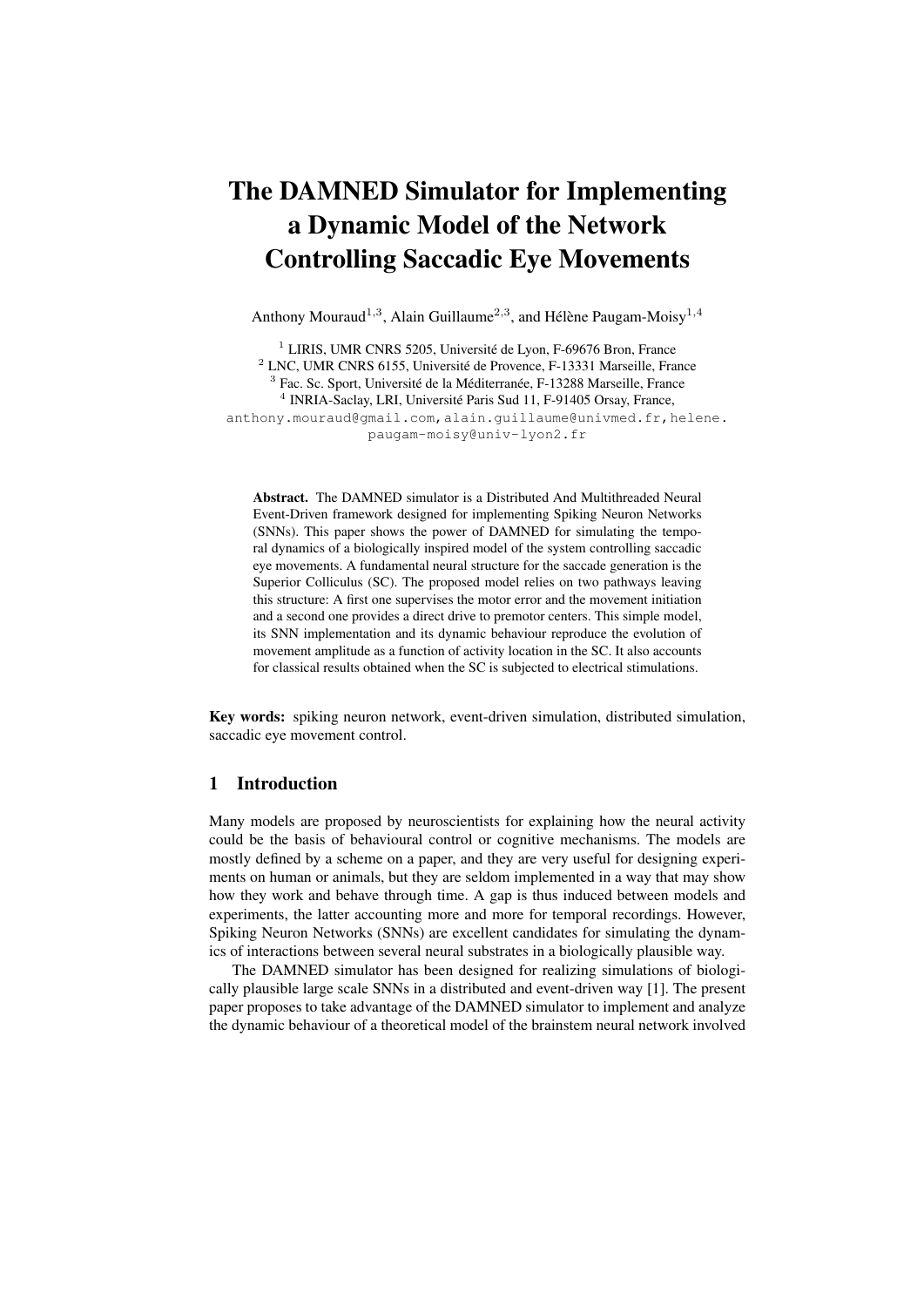in the saccadic eye movements generation. Saccades are the high velocity displacements of the eye produced to align the greatest accuracy zone of the retina, the fovea, with targets of interest. The saccadic part of the oculomotor system has been studied since decades through animal and human experiments [2–4]. A fundamental characteristic of this system is its organization in a feedback loop that would control the amplitude of the saccade [2]. The precise description of the neural circuit that produces saccades has been attractive for modelling. Many models of the saccadic system have already been proposed [5] but none of them has been implemented with spiking neuron networks. All these computational models have brought both informations and hypotheses about the interactions of the underlying neural networks. In the present paper we propose a slightly different model that tests a new hypothesis for the organization of the feedback loop in the brainstem. For validation, the model has been implemented in the form of a modular SNN and its dynamics has been simulated with DAMNED.

Section 2 briefly outlines the simulator characteristics. Section 3 presents the model proposed for the sub-collicular saccade generation system. Section 4 details the experimental protocols applied to the SNN simulating the model and the functionalities of the saccadic system studied in simulation. Section 5 comments the behaviour observed through time in the eye movement control system and discusses the model validation.

# 2 Simulation Framework

### 2.1 The DAMNED Simulator

DAMNED is not the only spiking neuron networks simulator but to our best knowledge DAMNED is the only one that gathers event-driven, distributed and multithreaded characteristics as the basis of its design [6]. The principles of the DAMNED simulation framework have been defined in [1]. The computational performance of the simulator has been tested on a common hardware architecture and analyzed for large scale SNNs [7].

The simulator takes advantage of both distributed hardware and concurrent threads. Communications via message passing between CPUs (multi-core, computer network, cluster or parallel machine), and also local concurrency between calculation and communication (threads), speed up the computation and enlarge the available memory, compared to sequential SNN simulation. Figure 1 proposes a layered view of the DAMNED global architecture. The first layer is the distributed hardware (processor/memory couples). DAMNED achieves communications between hardware resources via the Message Passing Interface (MPI) with ssh (secured shell) for the message delivery (second and third layers). In case of a multiprocessor hardware, messages are passed through the local bus. For each MPI node the DAMNED simulator creates two threads (fourth layer): A CoMmunication Controller (CMC) sends and receives spike event messages and a ComPutation Controller (CPC) allocates each time-stamped spike event to an Event-driven Cell (EC), aka the target spiking neuron that computes the event and eventually creates a new spike event in response. The last layer is the SNN to be simulated.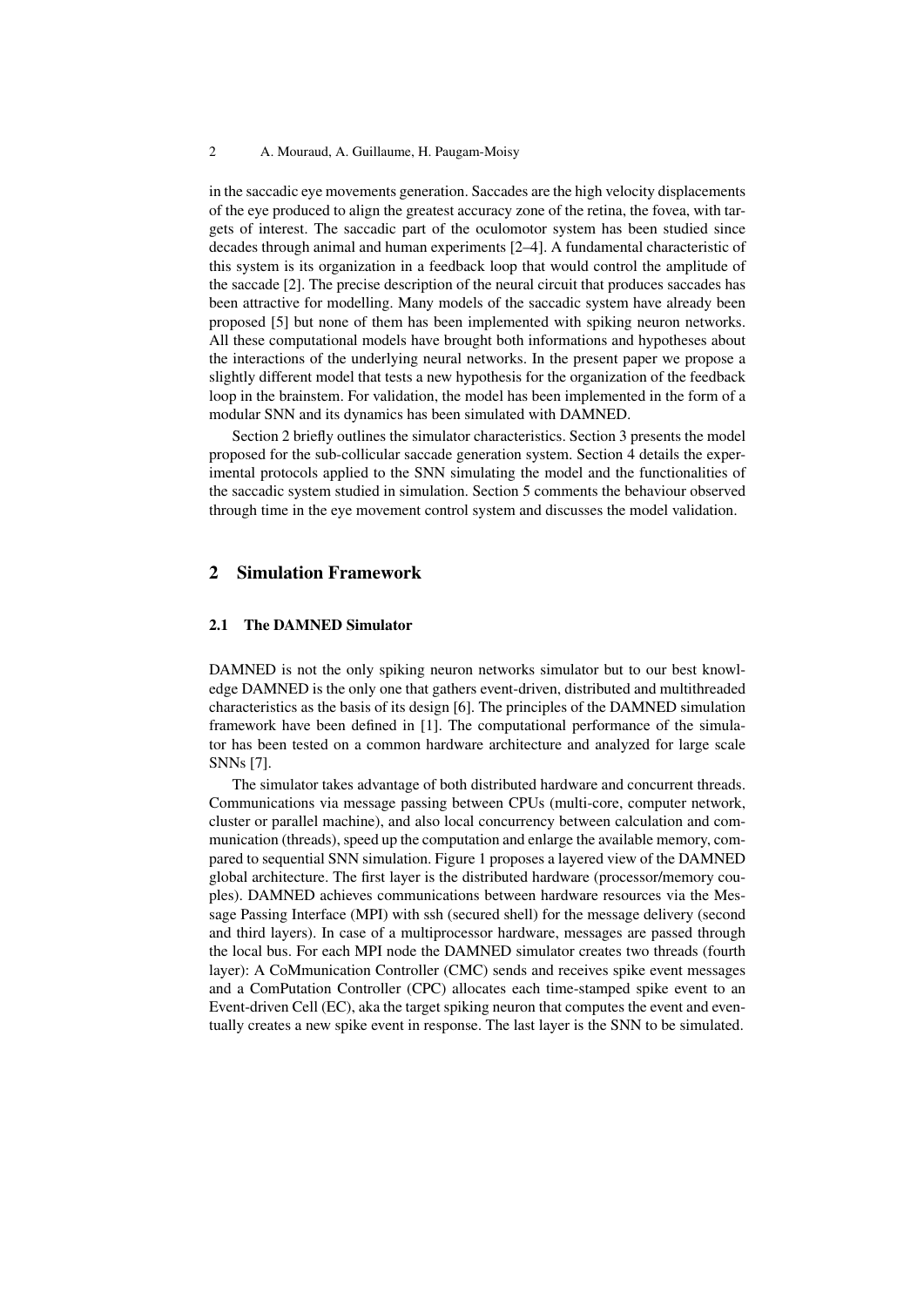DAMNED simulation of a dynamic model for saccade generation 3



Fig. 1. Layered view for the global architecture of the DAMNED simulator.

#### 2.2 Mapping an SNN on DAMNED

Through a user interface, the simulator allows the definition of network structures based on specification of populations and projections between them. User defined models of neuron, synapse and projection can be registered in the simulator through the interface. An environment process gives input stimulations to the simulated network and gets back output activities. This behaviour lets the environment free to use neural activities during the simulation, for instance to drive motor commands of robotic devices. At the end of the simulation the user may also access spikes, membrane potentials or synaptic weights and display their evolution during the simulation. DAMNED simulates the network activity in discrete time with an event-driven strategy [8]. The time scale used for simulation is up to the user. In present experiments the time scale is 0.1 ms. Mapping the SNN onto the hardware is also user defined through the simulator interface. Each neuron is identified by an index and ranges of neuron indexes are associated with each simulation node.

# 3 Model of Saccade Generation

#### 3.1 Physiological Background

In the brain, the neural network that generates motor commands for orienting the line of sight (i.e. to displace the eye to orient the fovea) toward stimulus of interest is among the best understood sensorimotor system, notably in its output part. The superior colliculus (SC), a paired and layered structure located at the roof of the brainstem (Fig. 2), plays a pivotal role to control saccadic eye displacement. Each SC controls saccades toward targets in the contralateral visual hemifield. The intermediate and deep layers of this structure are organized in a motor map with the amplitude and the direction of the movement respectively represented on its rostro-caudal and medio-lateral axes. Activities of several cortical areas involved in gaze orientation (Lateral Intra-Parietal area,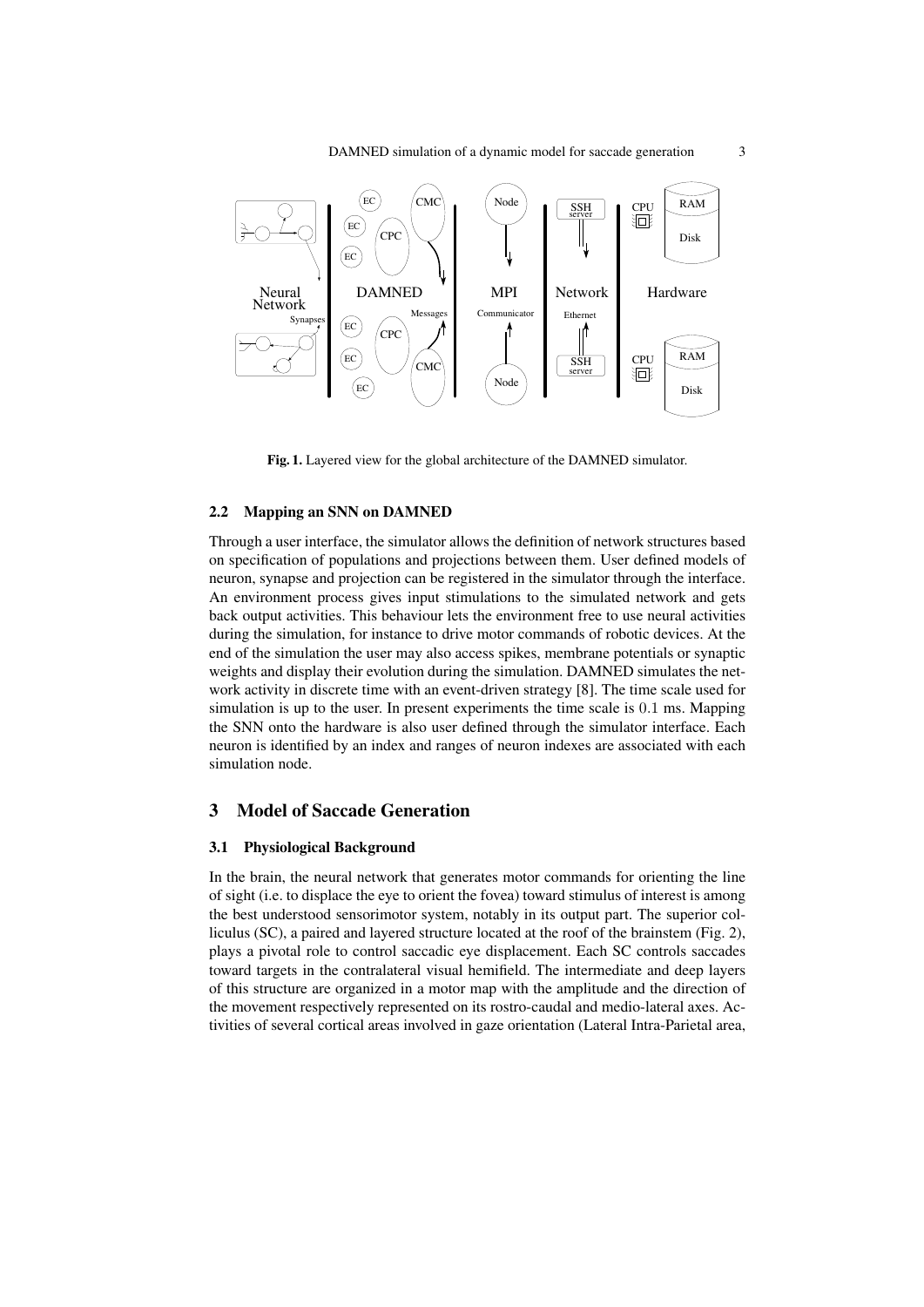Frontal Eye Field, Supplementary Eye Field) converge on this motor map. Collicular neurons send their axons toward premotor centers housing neurons called "Excitatory Burst Neurons" (EBNs). These neurons in turn directly control motoneurons of extraocular muscles.

Importantly, EBNs form an homogeneous pool without topography: The amplitude of the saccade is coded through the frequency and duration of the discharge. Hence, a spatial to temporal transformation has to be performed between the SC and the premotor centers.This spatio-temporal transformation is performed through a synaptic density gradient as anatomically observed between SC and EBNs [9, 10] : neurons located in the SC rostral pole make less synaptic boutons than those in the caudal pole (graded strength). In addition, the amplitude of the movement is controlled by a feedback loop [2] driving EBNs to discharge until a desired displacement signal is nullified.

The central mesencephalic reticular formation (cMRF) is another structure involved in gaze control. It is reciprocally connected with the SC [11] and projects notably toward a particular pool of neurons called omnipause neurons (OPNs) [4]. These OPNs are neurons that strongly inhibit EBNs. They are tonically active during fixation and silent during saccades. The shut off of their discharge is required for the initiation of the saccade. Given cMRF afferences from the SC and projections toward the OPNs, some neurons in this structure could be inhibitory interneurons that inhibit OPNs to trigger the saccade initiation.

To sum up, activity at the level of the SC is transmitted to at least two downstream structures: cMRF and EBNs. Finally, it is also known that the cMRF receives feedback from the EBNs.

#### 3.2 Theoretical Model

Several papers proposed schemes including the cMRF but to our best knowledge no model including the cMRF has been yet implemented and tested. In previous schemes, roles assigned to the cMRF mostly concern the regulation and the update of SC activity. Indeed connections between SC and cMRF are reciprocal [11]. We propose that the cMRF could in addition be the point of comparison of the feedback loop.

In the present paper, for the sake of simplification, only the ouput part of the network is modelled. This simplification corresponds in fact to an experimental situation of electrical stimulation of the SC that evokes saccadic eye movements similar to natural ones [12, 13]. We based our model on the following characteristics of the saccadic system. First, the feedback loop closes downstream of the SC [14]. Second, rather than organizing the feedback loop around a single output pathway from the SC, like for already proposed models [5], we suggest that one output pathway of the SC (the cMRF) could contain the desired displacement signal and that another one would be the forward branch of the organization through EBNs toward motoneurons. In addition, the EBNs activity would also be fed back to cMRF through an inhibitory interneuron. When the activity in cMRF neurons (the desired displacement) is reduced to zero through the feedback coming from EBNs, the inhibition of OPNs is removed and the saccade stops.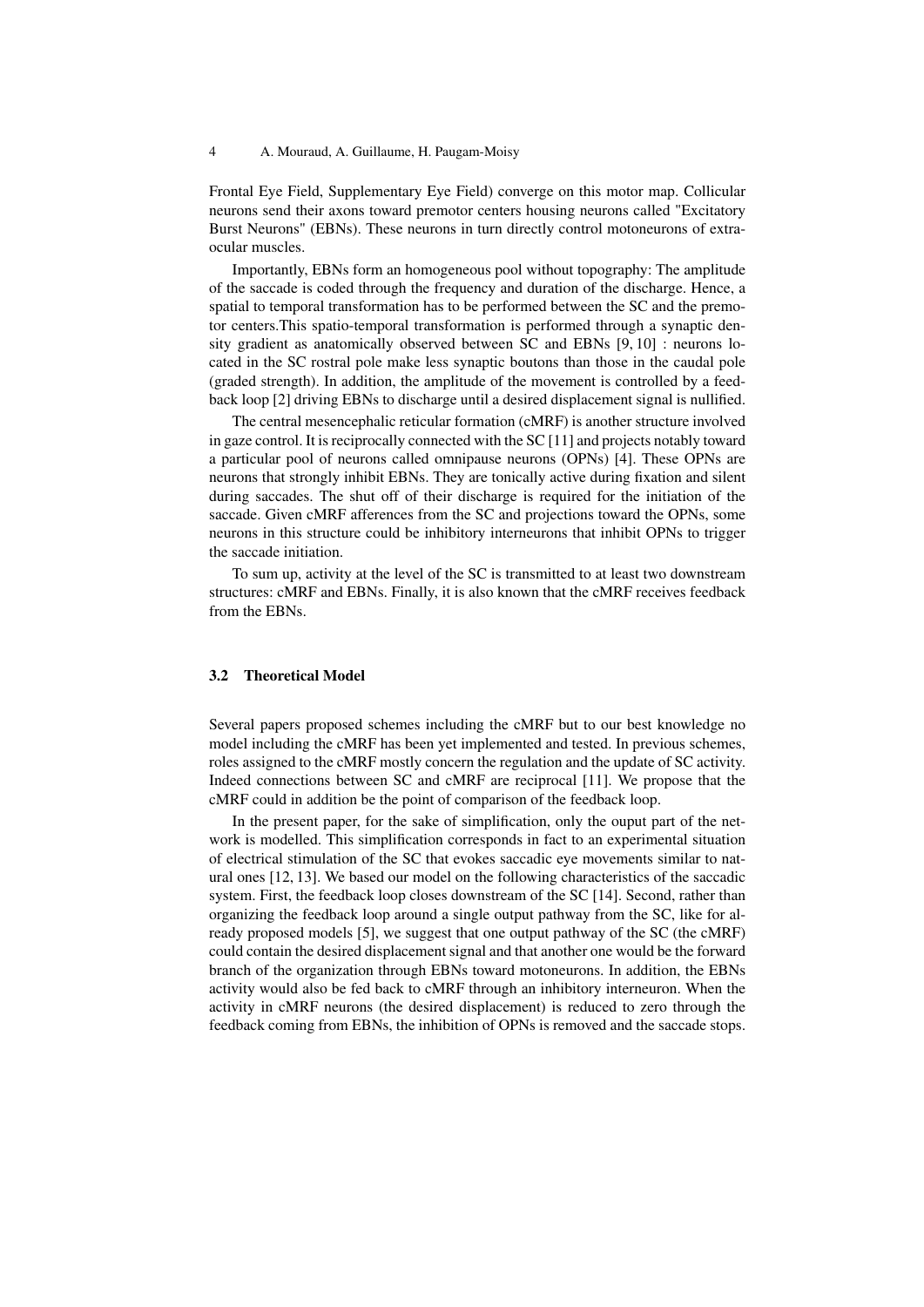

Fig. 2. Left : Anatomical locating of the Superior Colliculus at the top of the brainstem (top) and relationship between the amplitude of evoked saccades and the position of an electrical stimulation (bottom). Right : Topology of the modular spiking neural network. Black arrows show excitatory influence and red round ended arrows show inhibitory influence.

#### 3.3 Modular Spiking Neuron Network

A modular spiking neuron network is proposed for implementing the theoretical model of saccade generation (Figure 2). The sub-collicular feedback loop relies on the interaction between three neuron populations. First, a population made of 100 EBNs which show a burst activity during saccade. Second a population of 100 OPNs which are tonically active before and after a saccade. Third, a population of 100 cMRF neurons. OPNs and cMRF populations are inhibitory and EBNs population is excitatory. An inhibitory intermediate 100 neurons population (IcMRF) between EBNs and cMRF is introduced to implement the inhibitory influence of EBNs upon cMRF. OPNs inhibit EBNs and receive a constant external input activity in order to maintain a tonic activity before and after a saccade. cMRF in turn inhibits OPNs to trigger saccade initiation and ending.

As OPNs shut off under cMRF influence, the hyperpolarisation of EBN neurons is released. EBNs emit a burst of action potential indicating the saccade velocity (frequency of the burst). The discharge ends when the EBNs inhibition on cMRF, mediated by IcMRF, becomes stronger than the SC influence on cMRF. The saccade amplitude is determined by the frequency and duration of the EBNs burst.

As shown in Figure 2, a unidimensionnal 1000 neurons population of the Superior Colliculus (SC) is implemented and projects on both EBNs and cMRF populations. This SC population represents a rostro-caudal line in the right colliculus. The projection weights from SC to EBNs and cMRF are exponentially decreasing from the caudal to the rostral pole of the SC map. Consequently a range of horizontal saccade amplitudes to the left can be generated by such a saccade generation model. Excitatory gaussian shaped lateral excitation and long range inhibition are implemented in the collicular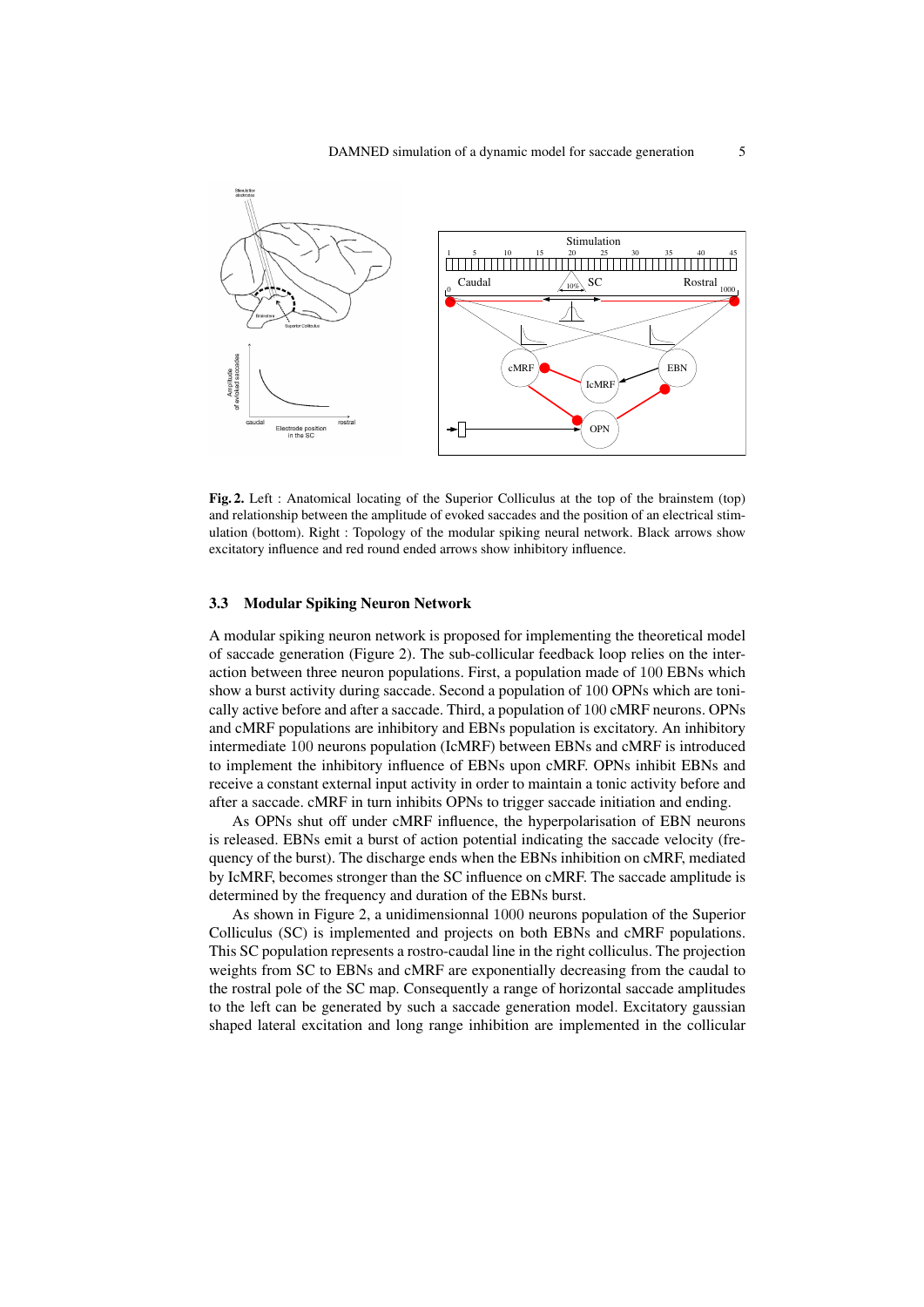map to generate activation in a subpart of the SC map depending on the position of the stimulation.

Stimulations of the SC map at predefined positions are achieved by a 45 electrodes array. In the model each electrode is implemented as a cell connected to a subpart of the SC map. Stimulations are applied by making these cells fire spikes like impulsions to the connected neurons. The neuron model implemented in this network is a conductance based leaky integrate and fire neuron (LIF) [15].

# 4 Experiments and Results



Fig. 3. Example of a generated saccade. Top : spike raster plot for each neuron function of time. Bottom left : instantaneous discharge frequencies of OPNs, EBNs and cMRF populations (averaged for all neurons in the populations). Bottom right : horizontal eye displacement in terms of number of EBNs spikes through time.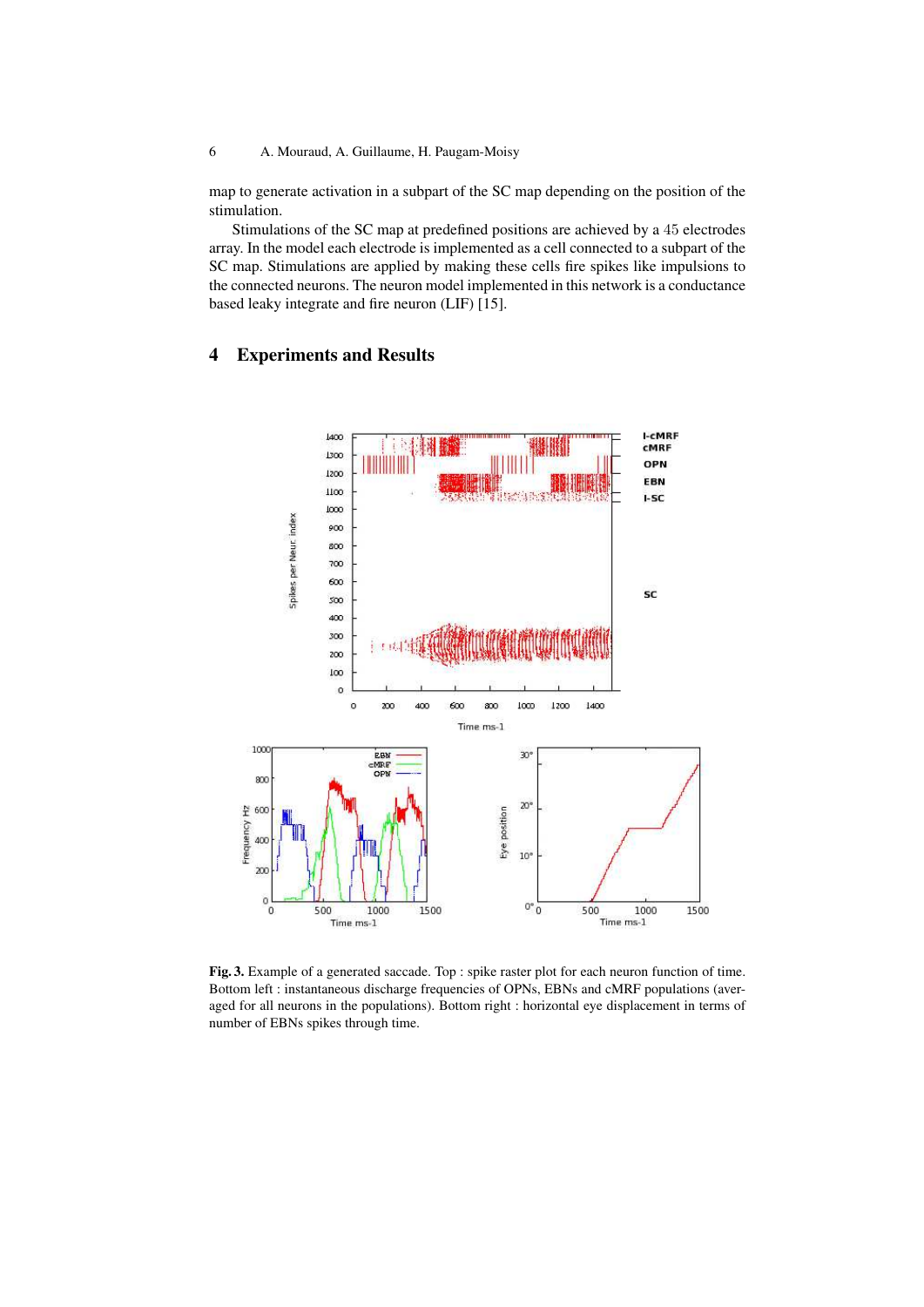#### 4.1 Experimental Protocols

The electrical microstimulation of SC evokes saccadic gaze shifts similar to natural ones [12, 13]. This artificial situation implies that the feedbacks to SC, for example from the cMRF, are neglected.

Each of the 45 electrodes generates an excitatory potential on the targeted neurons on the SC map. The impact range of the electrodes reaches 10% of the map around the electrode (Fig. 2). A competition between lateral excitations and long range inhibitions in the SC recruits about 20% of the map when the stimulation occurs. A supplementary electrode stimulates the OPNs during the whole experiment.

Stimulations on the SC are applied during 150 ms with a frequency set to 300 Hz and generates an activity in the map of 500 to 600 Hz on average. The OPNs population receives a constant external input at 400 Hz during the same period. An example of the network model response to stimulation is shown on Figure 3. Time is in ms<sup>-1</sup>.

#### 4.2 Stimulation Position



Fig. 4. Saccade amplitude function of the position on the SC map. Position is given in terms of the electrodes indexes.

The network model have been stimulated at seven different sites on the SC map to evaluate its ability to reproduce saccade amplitudes observed in biological microstimulation experiments. Saccade amplitude is computed from the number of fired EBNs spikes. The EBNs discharge frequency represents the eye velocity (Fig. 3). Despite the sustained stimulation on the SC map, saccades terminate with an amplitude that depends on the stimulation site. A caudal stimulation leads to a larger saccade amplitude than more rostral stimulations (Fig. 4).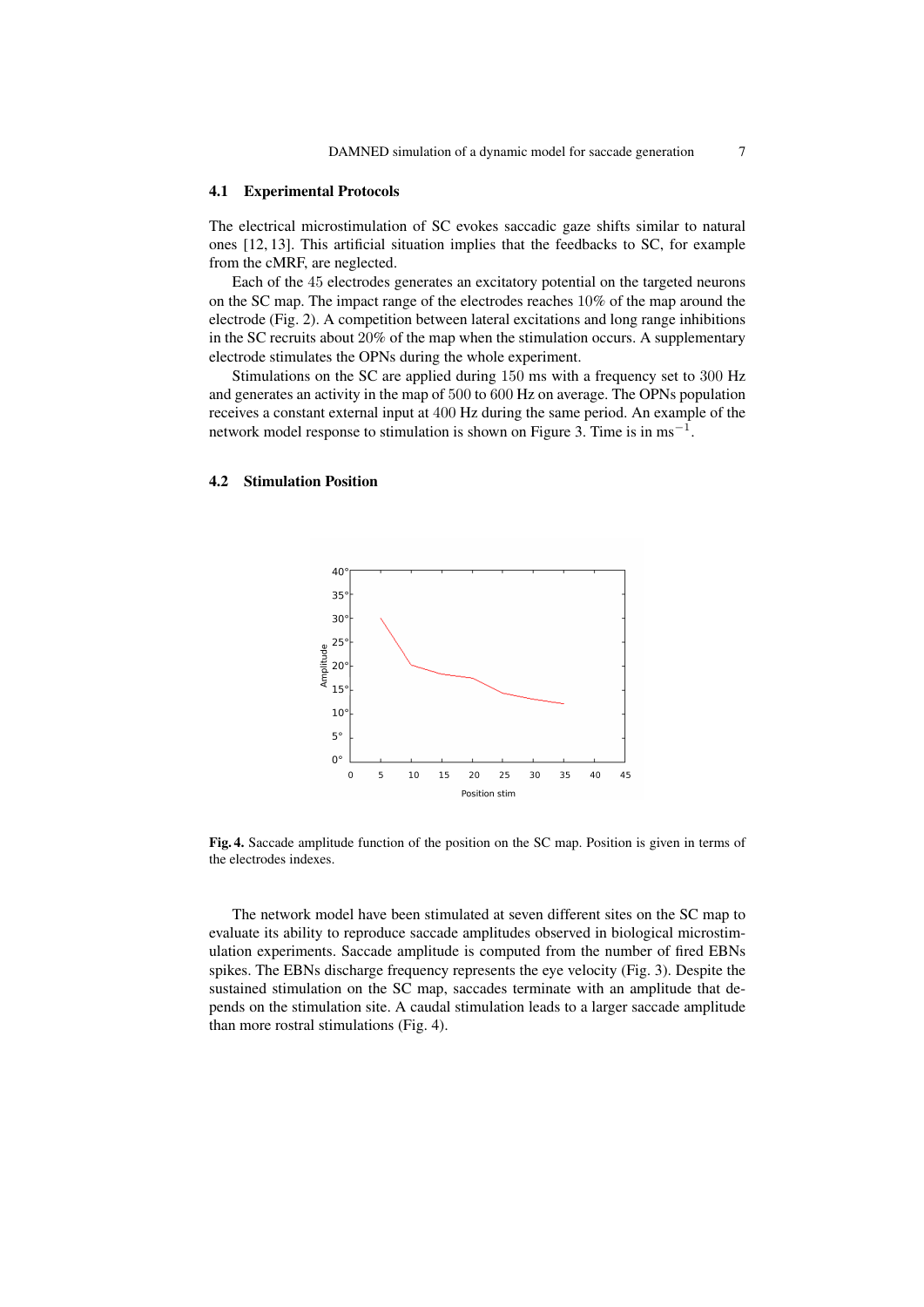The non-linearity of the relationship between stimulation site position and saccade amplitude that is found in experimental studies is also present in our model. The SNN dynamic simulation confirms that the phenomenon is a logical consequence of the exponential weight gradient of the projection between the SC map and EBNs.

#### 4.3 Stimulation Parameters

Both current intensity and pulse frequency variations have been observed in the model. The influence of these variations has been tested on two stimulation sites on the electrodes array : position 10 and position 30. Current intensity in the model is given by the weight  $(w)$  and radius (r in % of the SC map) of the electrodes impact on the SC map. In standard conditions, the values of these parameters are set to  $w = 3.7$  and  $r = 5$ and allow to elicit a range of saccade amplitudes comparable to those obtained in biological studies (Figure 4). For the sake of comparison with experimental studies, let us label this condition as the  $2 \times T$  condition, where T is the threshold value of the couple  $(w,r)$  necessary to elicit a saccade in response to electrical input. In order to study the behaviour of the model when varying current intensity, the model has been stimulated with three distinct intensities :  $1, 3 \times T$  ( $w = 2.8, r = 3.25$ ),  $2 \times T$  ( $w = 3.7, r = 5$ ) and  $6 \times T$  ( $w = 11$ ,  $r = 15$ ). The saccade amplitudes obtained are shown on Figure 5 (left).



Fig. 5. Left : Saccade amplitude function of the stimulus intensity. Right : Saccade amplitude function of the stimulation frequency. Stimulations are applied at sites 10 and 30 on the electrode array.

Decreasing the current intensity  $(1, 3 \times T)$  leads to a decrease in saccade amplitude. Conversely, increasing the intensity  $(6 \times T)$  does not result in a clear substantial increase in saccade amplitude. This pattern is in accordance with biological observations.

Tested stimulation pulse frequencies range from 150 Hz to 750 Hz. The stimulation frequency in control condition was set to 300 Hz. Results show that from 300 Hz to 500 Hz, the amplitude of evoked saccades remains constant (Fig. 5, right). If the frequency is lowered (below 300 Hz) or increased (beyond 500 Hz), the saccade amplitude decreases.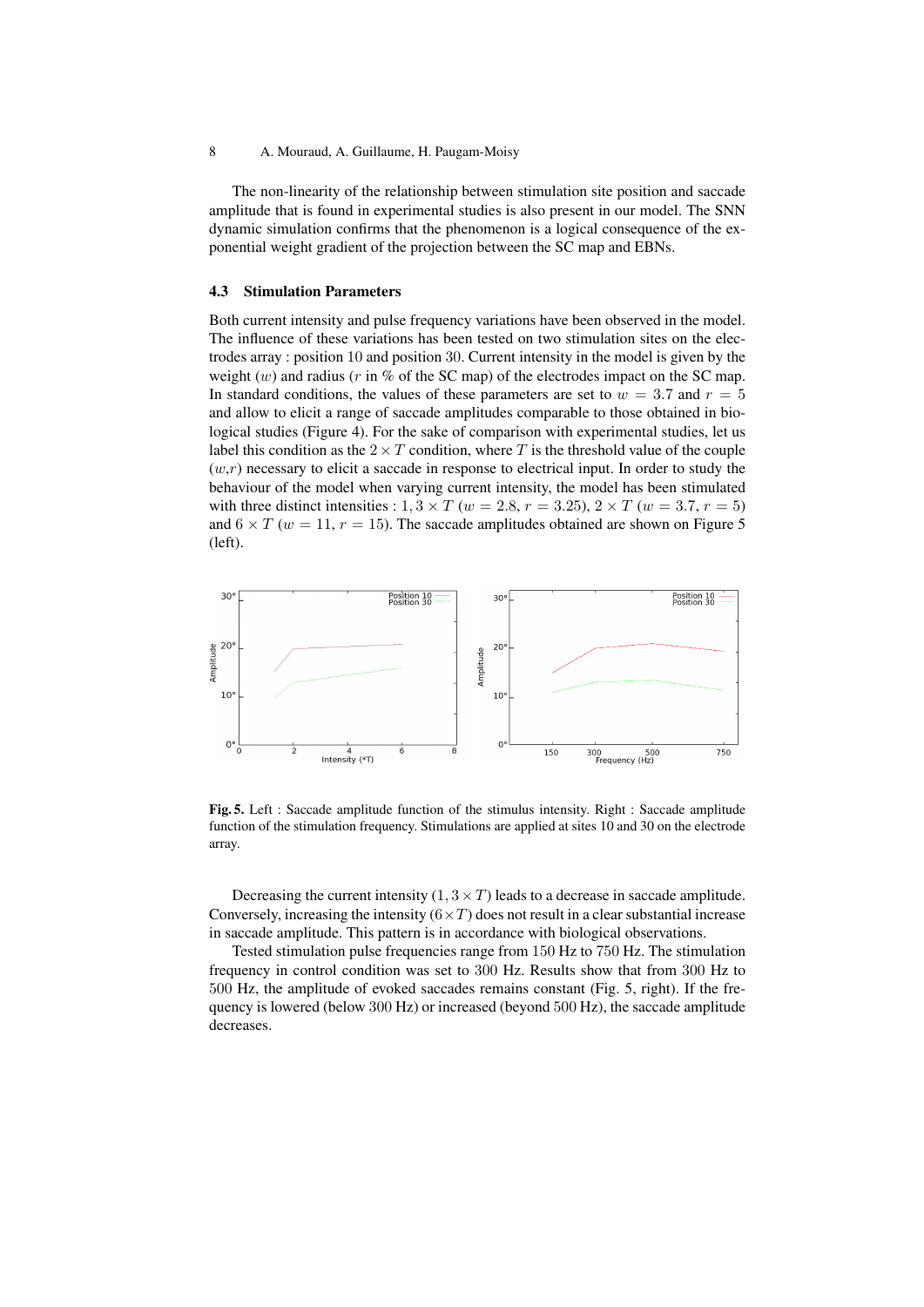#### 5 Discussion

A new organization of the neural network controlling saccadic eye movements has been proposed. The behaviour of the theoretical model has been simulated through time by implementing several neural populations in a modular spiking neuron network. The dynamics of the SNN has been observed and analyzed in event-driven simulations computed with the DAMNED simulator.

The control of saccadic eye movements is supposed to rely on a mechanism of feedback loop. Initially the required movement is coded on a motor map that is present in the SC. This collicular activity is transmitted to two downstream structures, the cMRF and the EBNs. The cMRF would control the movement initiation and contain a signal of desired displacement. The activity of the EBNs would produce the eye displacement and would be fed back to decrease the cMRF activity. When the activity in the cMRF is terminated, the eye movement stops. We show that our proposition based on two output pathways from the SC - one handling the desired displacement and one corresponding to a direct drive toward pre-motor neurons - is defensible when implemented with a modular SNN. Indeed, experimental results in simulation account for the classical results observed for electrical stimulations in the SC.

Despite its simplicity, the present scheme integrates the two major known projections from the SC to cMRF and to EBNs [11]. Given the implementation of projection gradients, moving the stimulation site toward the caudal pole of the SC leads to an increase in the amplitude of evoked saccades. The well-established organization in motor map is respected. Regarding the influence of the current intensity used for electrical stimulations, it is classically observed that increasing this parameter leads to a first phase of saccade amplitude increase, followed by a saturation when the site specific amplitude is reached (the amplitude for which cells under the electrode discharge for natural saccades) [12]. This pattern of amplitude evolution as a function of current intensity is obtained in the present work. The amplitude saturation is due to a saturation in the development of the activity at the level of the SC, itself due to intrinsic connectivity in the map (short range excitation and long range inhibition). Concerning frequency variation, results are also qualitatively similar to biological ones: A first phase of amplitude increase is followed by a saturation and later by an amplitude decrease [13]. This observation could result from local interactions in the SC, delays and/or refractory period of the LIF neuron model implemented. Interestingly, in the saturation range, the increase in stimulation frequency results in an increase of the displacement velocity. This is also an observation made in biological experiments.

The scheme proposed in the present paper remains very simple and several improvements could be considered. For example, the well described projection from the cMRF to the SC have been neglected since simulations have been limited to the condition of electrical stimulations. In future work, these projections would be added to capture the dynamics of the network in the situation of natural saccades toward visual target.

In conclusion, the DAMNED simulator has proved to be an excellent tool for testing by SNN implementation the dynamic behaviour of a new scheme for the organization of the neural network controlling saccade generation. Simulations have shown that our theoretical model accurately accounts for the dynamics of neural activities involved in the control of saccadic eye movements.